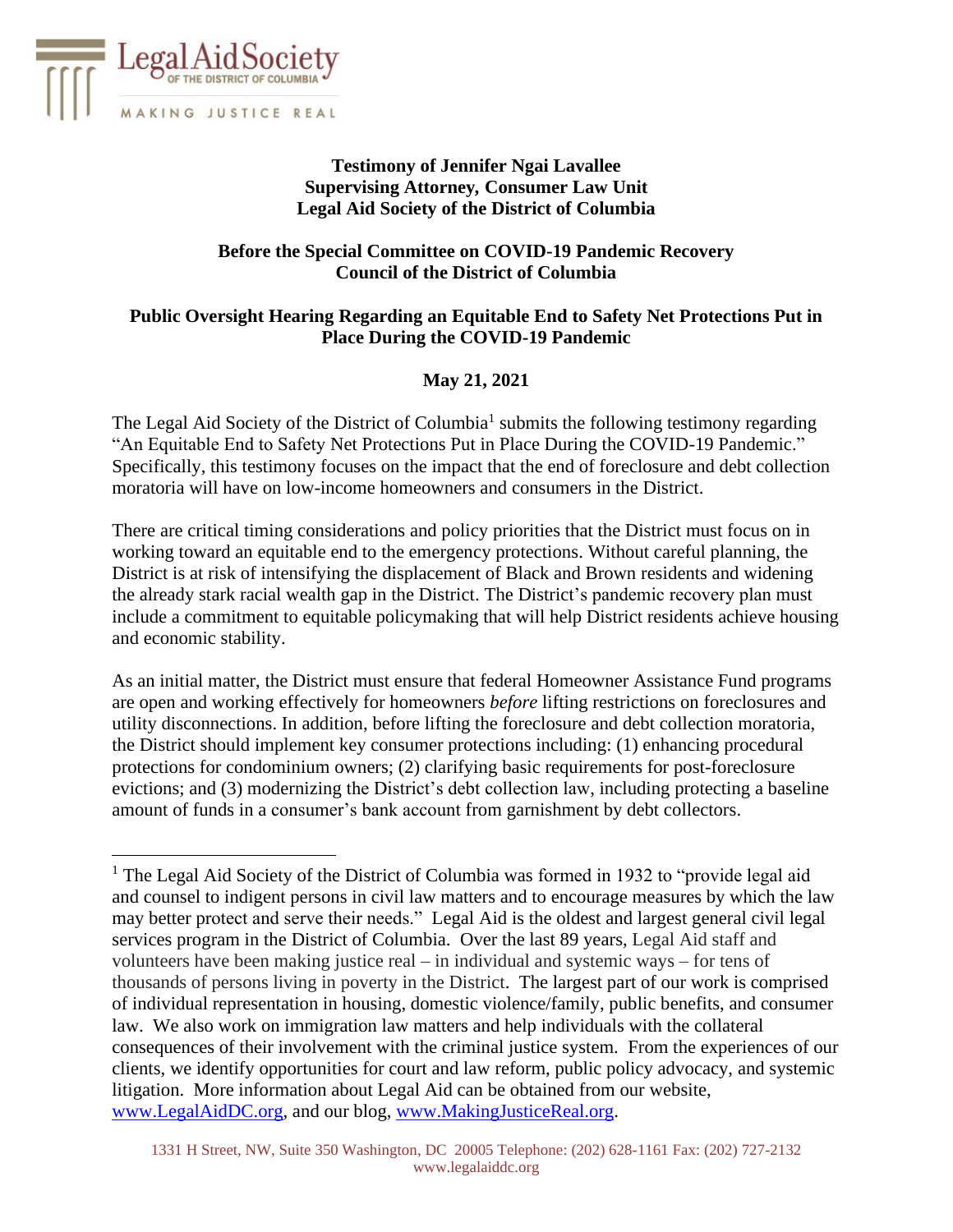### **The End of the Foreclosure and Debt Collection Moratoria Will Immensely Impact District Residents, Especially Black and Brown Residents**

By enacting the foreclosure moratoria prohibiting mortgage and condo foreclosures of owneroccupied homes during the District's public health emergency and for sixty days after, the D.C. Council has kept thousands of individuals and families housed during the ongoing pandemic. Pre-pandemic, at the beginning of 2020, there were already 1,389 mortgage foreclosure cases pending in D.C. Superior Court – not including any homeowners who were at risk of foreclosure for other reasons, such as inability to pay their condominium dues or property taxes. After the pandemic hit, the number of households struggling to make their mortgage payments skyrocketed. The Census Bureau's Housing Pulse Survey released in April 2021 indicates that more than 20,000 households in the District reported being behind on their mortgage payments.<sup>2</sup>

Against a backdrop of systemic racism in lending, reverse redlining, and already racially disparate rates of homeownership, homeowners of color face a grossly disproportionate risk of losing their homes when pandemic protections are lifted. Of all District households reporting being behind on their payments, 90% identify as Black or Hispanic.<sup>3</sup> Black and Brown homeowners nationally are also less likely to have accessed mortgage relief through forbearance programs.<sup>4</sup>

The debt collection moratorium has similarly staved off the spiraling impacts of debt collection for thousands of consumers during the pandemic. These same consumers will unfortunately be swept up in a flood of debt collection lawsuits, attempts to garnish wages and bank account funds, and other forms of debt collection when the moratorium ends. Even before the emergency, as a recent *Washington City Paper* headline aptly put it, "More and More D.C. Residents Are Being Sued Over Debt."<sup>5</sup> The number of consumer debt collection cases filed in the D.C. Superior Court has increased substantially in recent years. In 2017, there were 4,558 such cases, most of them filed in the Small Claims Branch of the court. By 2019, there were over 7,202 new debt collection case filings, an increase of 58% in just three years.

3 *Id.*

<sup>&</sup>lt;sup>2</sup> U.S. Census Bureau, Week 27 Household Pulse Survey, Housing Tables, Table 1a. "Last Month's Payment Status of Owner Occupied Housing Units" (Excel spreadsheet), available at [https://www.census.gov/data/tables/2021/demo/hhp/hhp27.html.](https://www.census.gov/data/tables/2021/demo/hhp/hhp27.html))

<sup>4</sup> Sharon Cornelissen and Alexander Hermann, Joint Center for Housing Studies of Harvard University, "A Triple Pandemic? The Economic Impacts of COVID-19 Disproportionately Affect Black and Hispanic Households," July 7, 2020, available at: [https://www.jchs.harvard.edu/blog/a-triple-pandemic-the-economic-impacts-of-covid-19](https://www.jchs.harvard.edu/blog/a-triple-pandemic-the-economic-impacts-of-covid-19-disproportionately-affect-black-and-hispanic-households) [disproportionately-affect-black-and-hispanic-households.](https://www.jchs.harvard.edu/blog/a-triple-pandemic-the-economic-impacts-of-covid-19-disproportionately-affect-black-and-hispanic-households)

<sup>5</sup> Gomez, Amanda Michelle, "More and More D.C. Residents Are Being Sued Over Debt," *Washington City Paper* (Feb. 6, 2020), available at [https://washingtoncitypaper.com/article/176580/increasing-number-of-dc-residents-are-being](https://washingtoncitypaper.com/article/176580/increasing-number-of-dc-residents-are-being-sued-over-debt/)[sued-over-debt/.](https://washingtoncitypaper.com/article/176580/increasing-number-of-dc-residents-are-being-sued-over-debt/)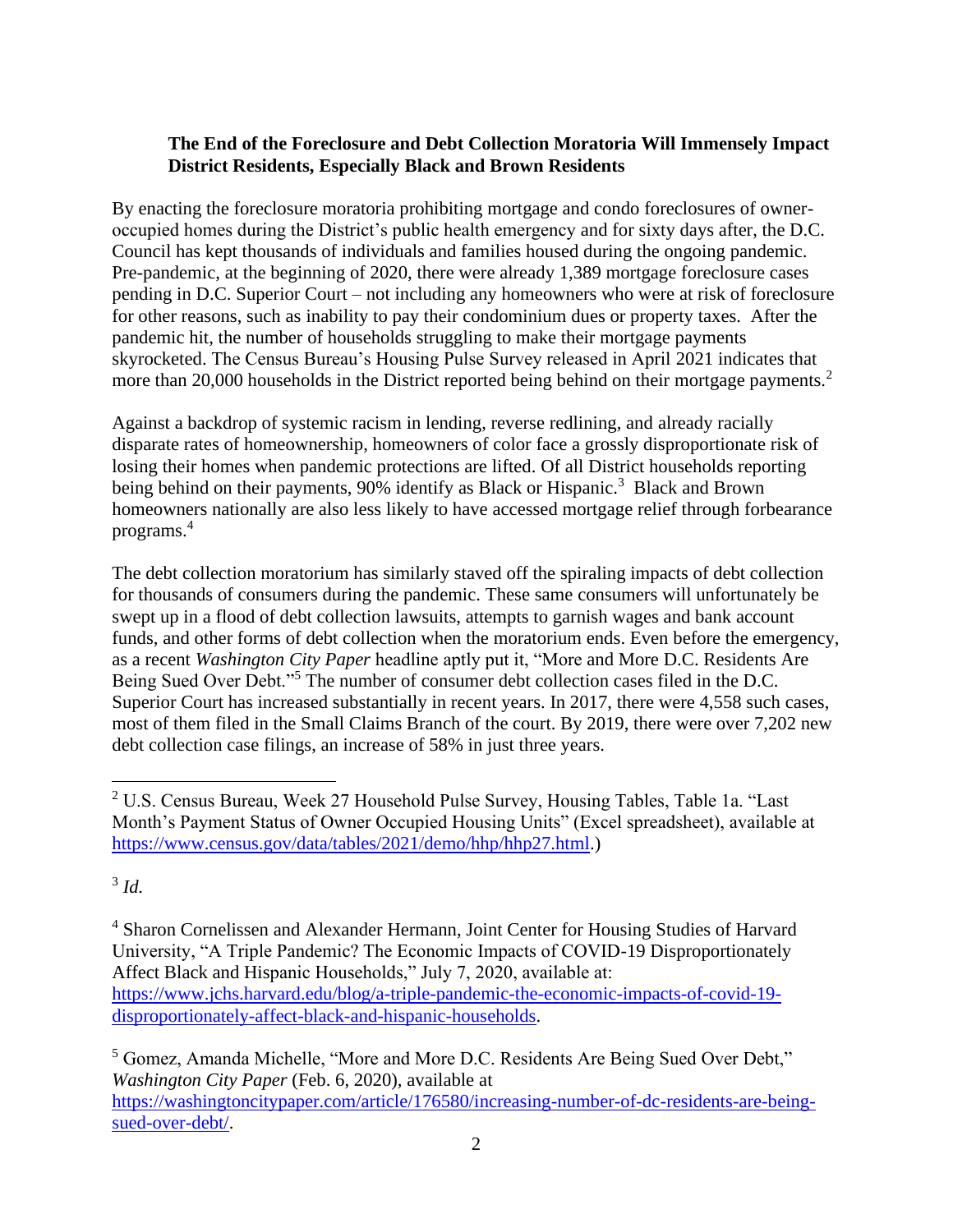The District should anticipate an even sharper rise in new debt collection activity as a direct result of the pandemic once moratorium protections end. In the last major recession in 2009, the credit card delinquency rate spiked by 84 percent.<sup>6</sup> With over 159,000 new unemployment claims filed in DC in  $FY2020^7$  (more than four times the number for  $FY2019$ ),  $\frac{8}{3}$  and with bills and unpaid debts stacking up, we should expect a deluge of past due accounts and debt collection against DC residents. And racial disparities in the debt collection context are also pronounced: 36% of people in communities of color have debt in collections, more than five times the rate in white communities.<sup>9</sup>

Despite the staggering data on the impact of the pandemic and the number of people who stand to lose their limited income, assets, or housing when pandemic protections end, there is a way forward that can mitigate these impacts and work to support a more equitable transition from pandemic protection to recovery.

# **The District Must Ensure That Homeowner Assistance Fund Programs are Open and Working Effectively for Eligible Homeowners** *Before* **Lifting Restrictions on Home Foreclosures and Utility Disconnections**

Timing will play a critical role in whether the District's pandemic protections work as intended to not only stave off immediate harms, but also to give the District's most vulnerable residents a real chance at recovery, including achieving housing and economic stability. The purpose of the moratoria was never to simply delay the devastation of the pandemic until after the public health emergency, and the District should not accept that result now.

The Homeowner Assistance Fund ("HAF") created by the American Rescue Plan Act of 2021 includes \$50 million for the District – with funds available to provide direct assistance to help

<sup>8</sup> See D.C. Department of Employment Services Responses to FY 2019-2020 Public Oversight Questions, p. 69, [https://dccouncil.us/wp-content/uploads/2020/02/DOES-PO-Questions-](https://dccouncil.us/wp-content/uploads/2020/02/DOES-PO-Questions-2020_Final-Response.pdf))2020 Final-Response.pdf)

<sup>&</sup>lt;sup>6</sup> See Board of Governors of the Federal Reserve System, Charge-Off and Delinquency Rates on Loans and Leases at Commercial Banks,

https://www.federalreserve.gov/releases/chargeoff/delallsa.htm (last updated Feb. 18, 2020).

<sup>7</sup> *See* D.C. Department of Employment Services Responses to FY 2020 Public Oversight Questions, p. 32, [https://dccouncil.us/wp-content/uploads/2021/02/DOES-POH-2021-](https://dccouncil.us/wp-content/uploads/2021/02/DOES-POH-2021-PreHearing-Question-Narrative-Responses-FINAL.pdf) [PreHearing-Question-Narrative-Responses-FINAL.pdf](https://dccouncil.us/wp-content/uploads/2021/02/DOES-POH-2021-PreHearing-Question-Narrative-Responses-FINAL.pdf)

<sup>&</sup>lt;sup>9</sup> See Urban Institute, Debt in America: An Interactive Map, Debt Delinquency (as of Mar. 21, 2021), [https://apps.urban.org/features/debt-interactive](https://apps.urban.org/features/debt-interactive-map/?type=overall&variable=pct_debt_collections&state=11)[map/?type=overall&variable=pct\\_debt\\_collections&state=11](https://apps.urban.org/features/debt-interactive-map/?type=overall&variable=pct_debt_collections&state=11)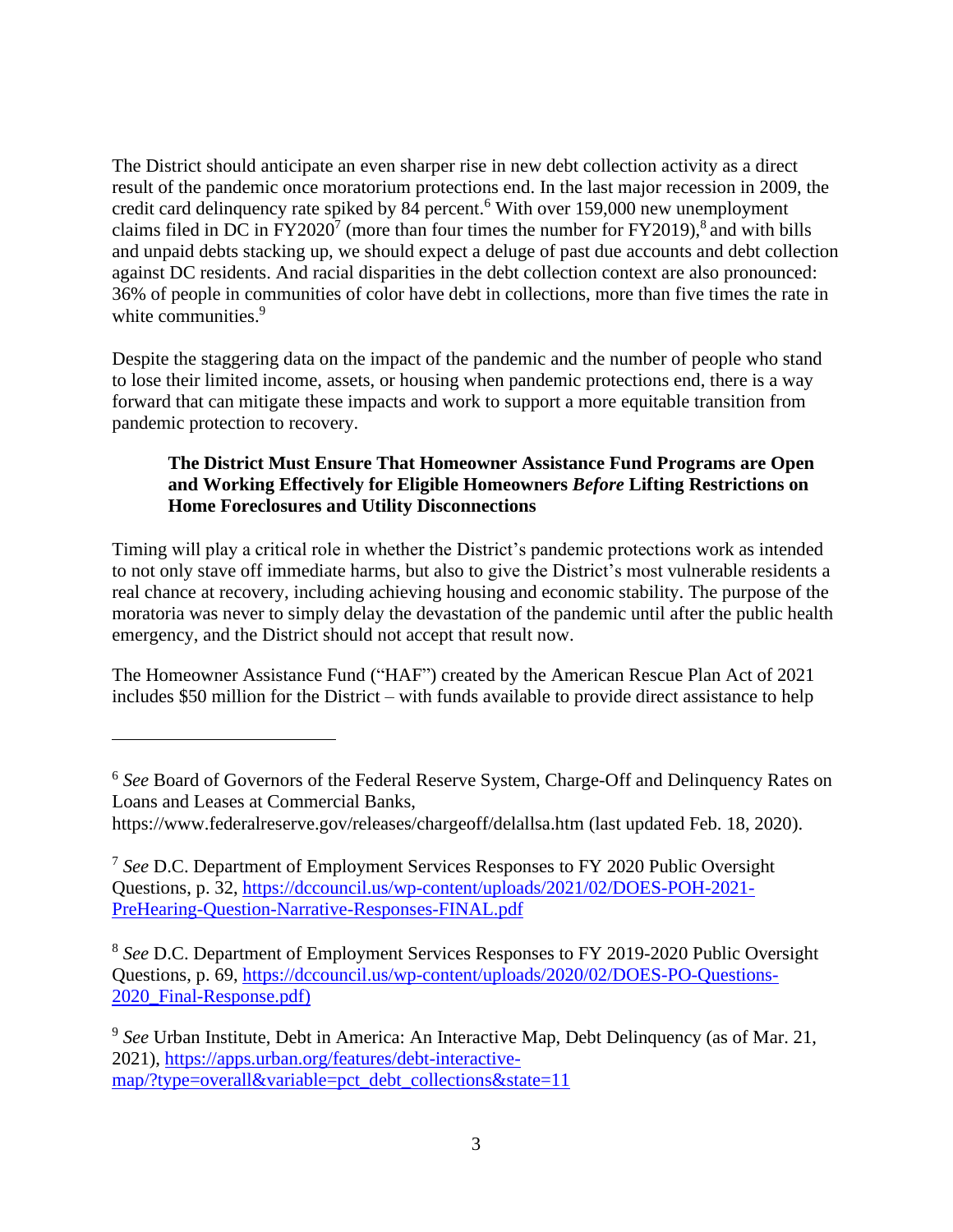struggling homeowners with their mortgage and other housing-related payments. If HAF programs are designed and rolled out effectively, this new source of federal funding has the potential to prevent thousands of foreclosures, to preserve Black and Brown homeownership in the District, and to prevent rare sources of affordable housing from disappearing into the hands of developers and investors. To have this kind of an impact, it will be critical for the District to design its HAF programs in a way that is low-barrier, with a streamlined and accessible application process. HAF funds should also be carefully targeted to make sure they reach the most vulnerable homeowners. And the District should ensure that it implements HAF programs in close consultation with community stakeholders who have on-the-ground experience with foreclosure issues, including lessons learned from the successes and challenges of locally-run programs like D.C.'s HomeSaver Program. The District's goal should be for local HAF programming to make foreclosure cases moot for as many District homeowners as possible, and for all of the District's most vulnerable homeowners.

But as of the date of this hearing, the District has not yet even submitted its *proposals* for the design of its HAF programs because it and other agencies across the nation continue to wait for further guidance from the U.S. Department of Treasury regarding program implementation. Jurisdictions are required to submit their proposed HAF plans to Treasury by June 30, 2021.

It is essential that foreclosure moratorium protections remain in place – even if that means that extending the foreclosure moratorium for longer than 60 days beyond the public health emergency – until the District has rolled out its HAF programs, conducted outreach to target communities, and collected data to indicate that the programs are working effectively. The widespread problems experienced by renters trying to apply for assistance from STAY DC should serve as a clear example of how the mere existence of relief funds or availability of programs does not translate into actual relief for those eligible to receive assistance.<sup>10</sup> The District must ensure that HAF programs are free of substantial bottlenecks in the application process and that qualifying applications are being processed to approval before lifting protections. An equitable end to pandemic protections requires carefully-designed "off-ramps"<sup>11</sup> – not a cliff. By keeping the existing foreclosure moratorium protections in place until HAF programs are open and operating effectively, the District can leverage these substantial federal funds to dramatically increase housing and economic stability for residents hardest hit by the pandemic, rather than driving large-scale foreclosure and displacement.

<sup>&</sup>lt;sup>10</sup> See Emily Near, "STAY DC Program Needs an Overhaul to Live Up to Its Promise to Prevent an Eviction Crisis," (blog), May 17, 2021, [https://www.makingjusticereal.org/stay-dc-program](https://www.makingjusticereal.org/stay-dc-program-needs-an-overhaul-to-live-up-to-its-promise-to-prevent-an-eviction-crisis)[needs-an-overhaul-to-live-up-to-its-promise-to-prevent-an-eviction-crisis](https://www.makingjusticereal.org/stay-dc-program-needs-an-overhaul-to-live-up-to-its-promise-to-prevent-an-eviction-crisis)

 $11$  In addition to HAF programs that will likely provide mortgage reinstatement and other foreclosure prevention assistance to homeowners, another "off ramp" for distressed homeowners is the permanent, post-forbearance mortgage relief available to homeowners with federallybacked loans. However, Legal Aid's on-the-ground experience assisting homeowners trying to get such relief indicates serious systemic issues with whether mortgage companies are properly reviewing loans for relief in accordance with federal guidelines. Until those programs are working effectively, emergency protections must remain in place to prevent a wave of avoidable foreclosures.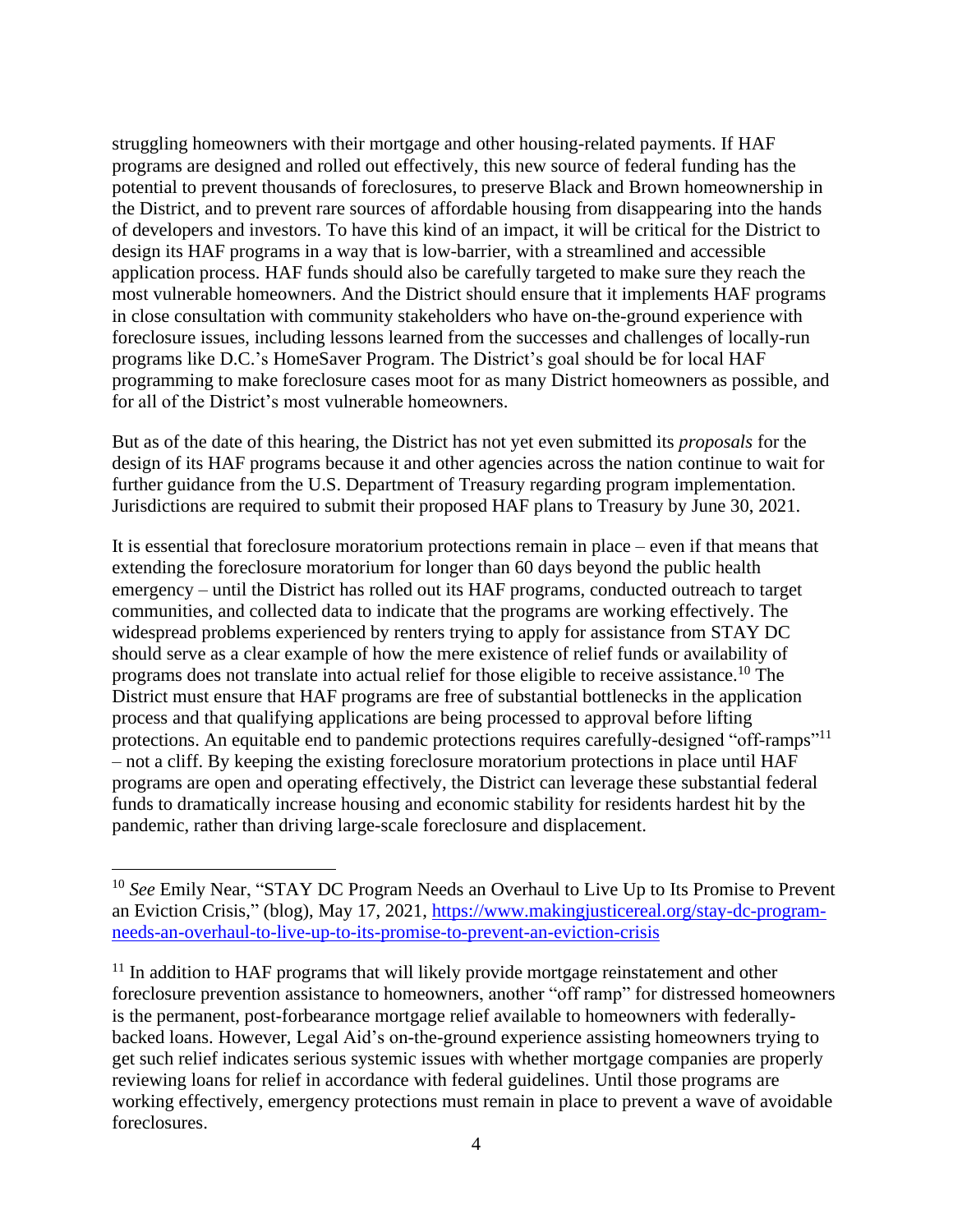Finally, timing also matters with respect to the District's utility disconnection moratoria. The federal legislation creating the Homeowner Assistance Fund specifically allows states to create programs for the payment of utilities for struggling homeowners. But homeowners cannot apply for a program that does not yet exist in the District, and homeowners are categorically ineligible for utility assistance from STAY DC (even though that program also is not working effectively for renters who qualify). Until such programs are opened and working effectively, the existing automatic protections against utility shutoffs should remain in place.

### **Several Key Consumer Protections Should be Put in Place Before Foreclosures and Debt Collection Are Allowed to Resume**

While they play a critical role, direct financial assistance programs cannot be the only way that the District addresses the needs of residents coming out of the pandemic. Such programs must be paired with longer-term policy changes that increase fairness and improve housing and economic security for District homeowners and consumers. The District should prioritize implementing several key consumer protections before foreclosures and debt collection are allowed to resume, including:

1. *Increasing protections for condominium owners at risk of foreclosure*. Condominium foreclosures in the District happen outside of the court system and with minimal procedural safeguards. Under current law, an auction can happen just 31 days after a notice of foreclosure is issued to a homeowner. This timeframe should be increased to at least 60 or 90 days. While such a reform is long overdue, it is particularly critical now that substantial federal relief funds for homeowners are on the way. Low-income condominium owners eligible for homeowner assistance funds should be able to apply for and access relief without the danger of a foreclosure auction happening in the meantime. Supporting low-income condominium owners in accessing financial assistance also makes sense because such funds will not only preserve affordable housing for individual owners, but also improve the financial health of the whole building.

The Council should also update DC's Condominium Act to require associations to offer unit owners the opportunity to participate in mediation before either issuing a nonjudicial notice of foreclosure or filing a collection/foreclosure lawsuit. Mediation would enable homeowners and associations to resolve delinquencies through repayment plans and receipt of homeowner assistance funds, while also avoiding the substantial costs associated with collections cases and foreclosure auctions.

2. *Ensuring that only legal owners of a property have the right to evict occupants.* Even with various foreclosure prevention and direct financial assistance programs, some homeowners will still lose their homes to foreclosure and face eviction when the emergency pandemic protections end. Currently, some real estate investors and developers that are the highest bidders at a foreclosure auction pursue eviction of the foreclosed homeowner and/or charge rent and fees before they have even gone to closing to complete the sale. This means they are pursuing eviction when they have not yet paid the purchase price or gotten the deed. This is unfair and should be clearly prohibited. The District should enact clarifying legislation requiring highest bidders from foreclosure auctions to have the deed before evicting occupants or charging rent or fees.